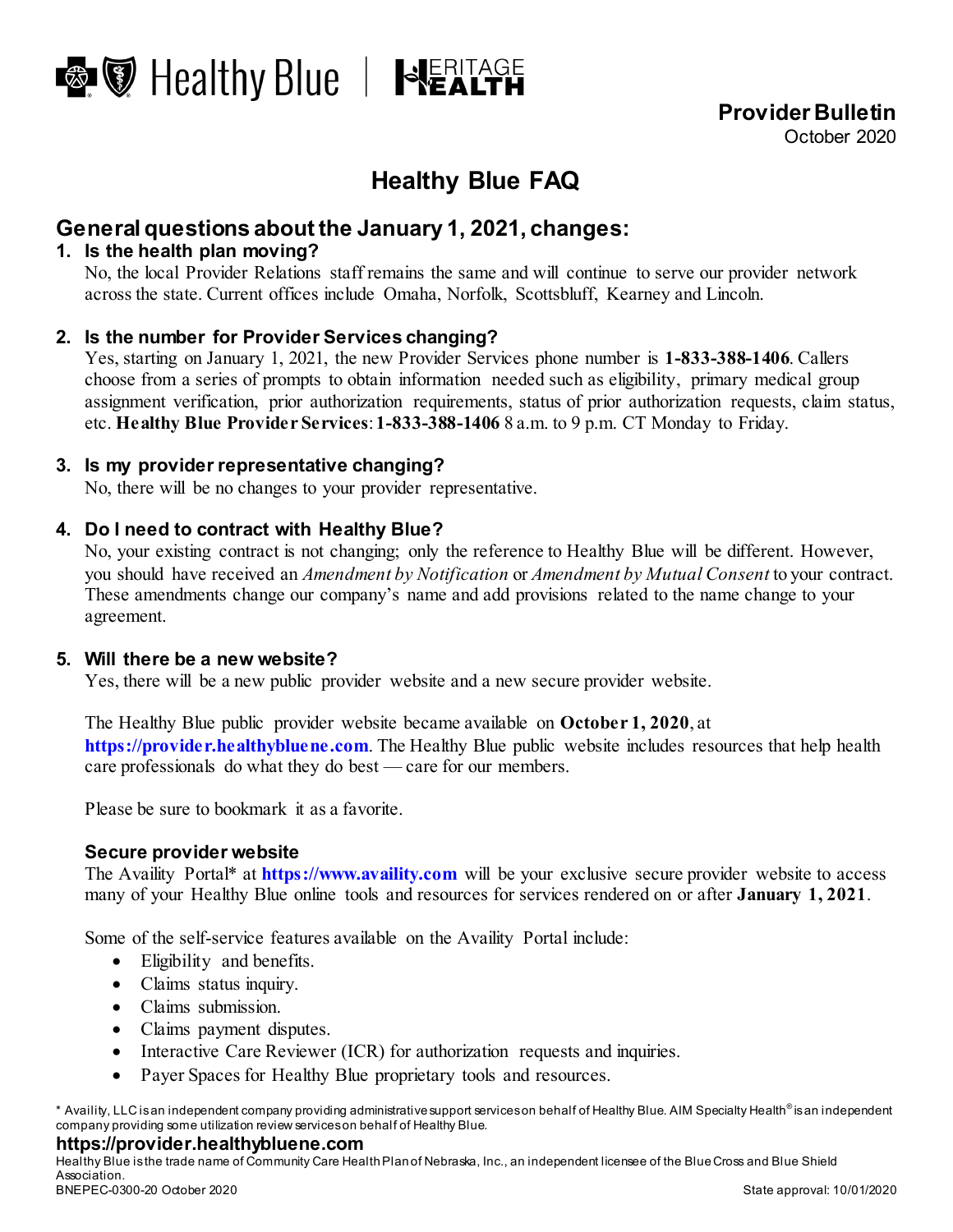Be ready by starting the registration process now. Availity provides access to real-time information and instant responses in a consistent format, regardless of the payer. Start exploring how you can use the Availity Portal during patient check-ins, checkouts, billing or whenever you might benefit from easy, instant access to health plan information.

To begin registration, visit **[https://www.availity.com](https://www.availity.com/)** and select **Register**. If you need help with registration, contact Availity Client Services (ACS) at **1-800-AVAILITY** (**1-800-282-4548**). ACS is available Monday to Friday 7 a.m. to 6 p.m. CT.

#### **6. What medical policies are changing? How will these be communicated?**

A list of the specific *Medical Policies* and *Clinical Utilization Management Guidelines* will be posted and maintained on the Healthy Blue provider website and can be obtained in hard copy by written request. To request a copy of the criteria on which a medical decision was based, call Healthy Blue Provider Services at **1-833-388-1406** from 8 a.m. to 9 p.m. CT Monday to Friday.

#### **7. Will there be a new provider manual?**

Yes, available January 1, 2021, the new *Healthy Blue Provider Manual* will contain everything you need to know about our programs and how we work with you moving forward. For the most up-to-date information, refer to the online version at **[https://provider.healthybluene.com](https://provider.healthybluene.com/)**. If you would like a hard copy, please contact your Provider Relations representative, and we'll be happy to provide one.

- **8. Do we need to be credentialed again before the January 1, 2021, transition to Healthy Blue?** You do not need to be credentialed again until your next recredentialing date or during recontracting.
- **9. Will you use CAQH for credentialing? Do I need to just update my CAQH information?** We will use CAQH for recredentialing. Keeping your CAQH information current will make recredentialing easier.

#### **10. Will behavioral health benefits for Medicaid members be affected by the changes on January 1, 2021.**

Behavioral health benefits will be provided by Healthy Blue as part of the integrated care for behavioral health and physical health. Some of the current referral forms have been consolidated into one document, so there is no need for multiple forms for services. We are also encouraging the utilization of the Interactive Care Reviewer (ICR) for quicker *HIPAA* compliance submissions.

#### **11. Is Availity the only way to check eligibility?**

In addition to Availity, you will also continue to be able to verify patient eligibility through the Nebraska Medicaid Eligibility System (NMES).

#### **12. When will Availity eligibility be available?**

As of **January 1, 2021,** eligibility and benefits associated with a member and/or their dependents can be determined by:

- Submitting a batch 270/271 electronic data interchange (EDI) transaction using the new payer ID **00544**:
	- o If an eligibility and benefits EDI transaction is **not** submitted with the new payer ID, a noncovered response will be received. Providers will need to correct the payer ID and resubmit the transaction.
- Submitting through the Availity Portal at **[https://www.availity.com](https://www.availity.com/)** > Select **Patient Registration** from the top navigation bar of Availity's home page> **Eligibility and Benefits Inquiry** > Select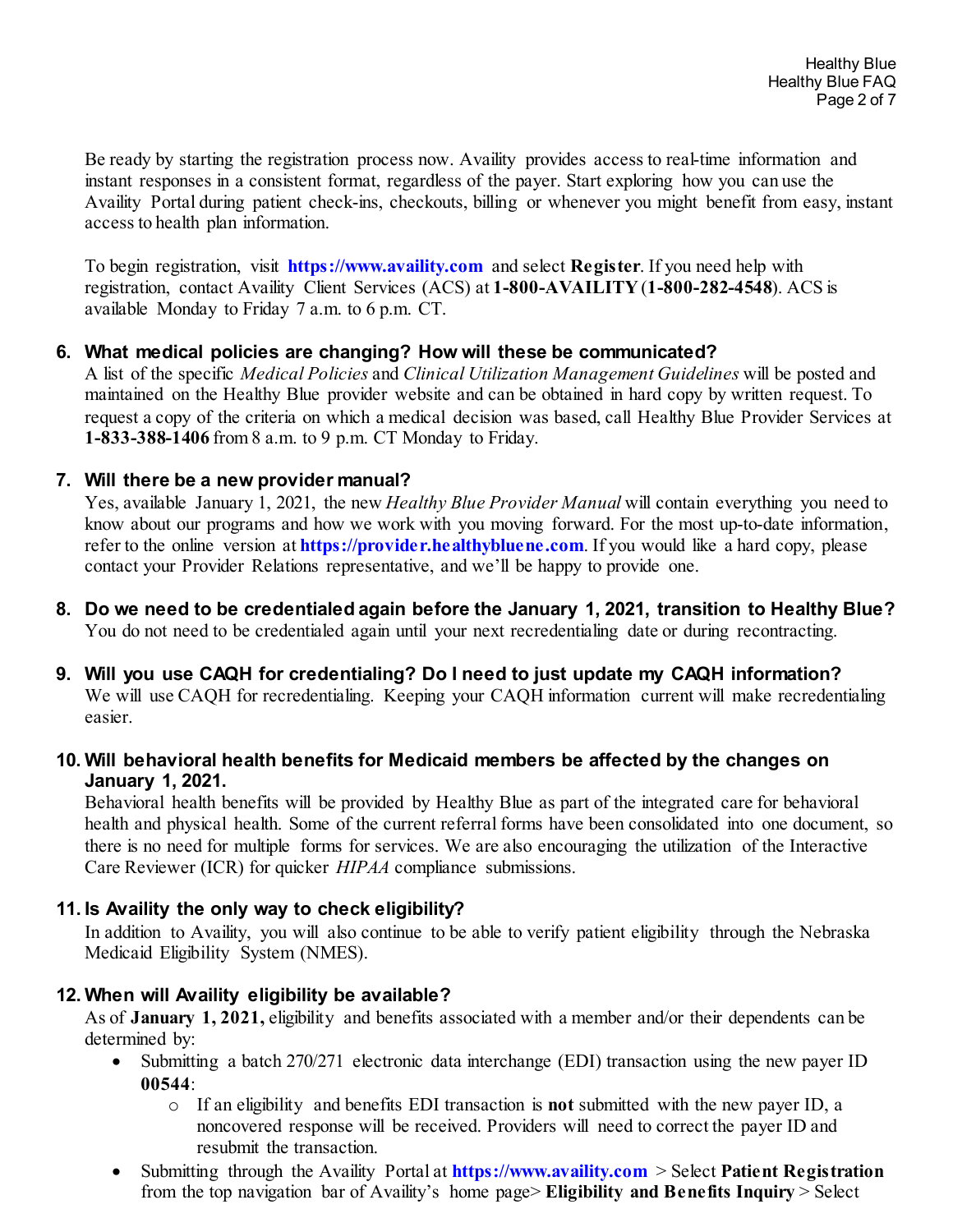**Healthy Blue** from the Payer drop-down box. Continue completing all the required fields, which includes the member ID and date of birth.

• **Important note**: When checking eligibility for 599 CHIP Unborn population, the gender field will need to remain blank.

#### **13. Will Healthy Blue be following the new 2021 CMS guidelines for Coding and Billing (for example, ER visits)?**

Yes, since go-live begins January 1, 2021, the CMS guidelines for 2021 will be followed.

#### **14. How does Healthy Blue handle transplant cases?**

Healthy Blue manages transplants across all product lines. We have developed best practice transplant pricing for all organ types. We use this pricing in our Single Case Agreements for Transplant.

#### **15. What are the credentials of the team that reviews medical records?**

Prior authorization reviewers are clinical, medical utilization management reviewers are licensed nurses, and behavioral health utilization management reviewers are either licensed social workers or nurses.

#### **16. Will providers get a Healthy Blue provider ID assigned to them?**

No, there will be no provider ID that the provider will need to track.

**17. Will members get a Healthy Blue member ID assigned to them? Will it be different than their WellCare ID numbers? Will it be the same as their Medicaid numbers?**

Members will be assigned a Healthy Blue member ID, and it will be different than their current WellCare ID; the number will be included on the provider's Healthy Blue member ID card. The Healthy Blue ID number will not be the same as the Medicaid number.

## **Claims:**

#### **1. How long is the WellCare claims runout?**

The claims runout is in place for 18 months. All claims are required to comply with the timely filing requirements under your WellCare of Nebraska agreement.

#### **2. If a member is in the hospital from December 30, 2020, to January 2, 2021, does the hospital need to split bill?**

Multi Day Facility/Inpatient Hospitals stays spanning January 1, 20201, are serviced based on the admission date.

Admission dates  $\leq$  December 31, 2020, should be sent to WellCare.

Admission dates  $\ge$  January 1, 2021 should be sent to Healthy Blue.

IP Professional fees with DOS after 1/1/21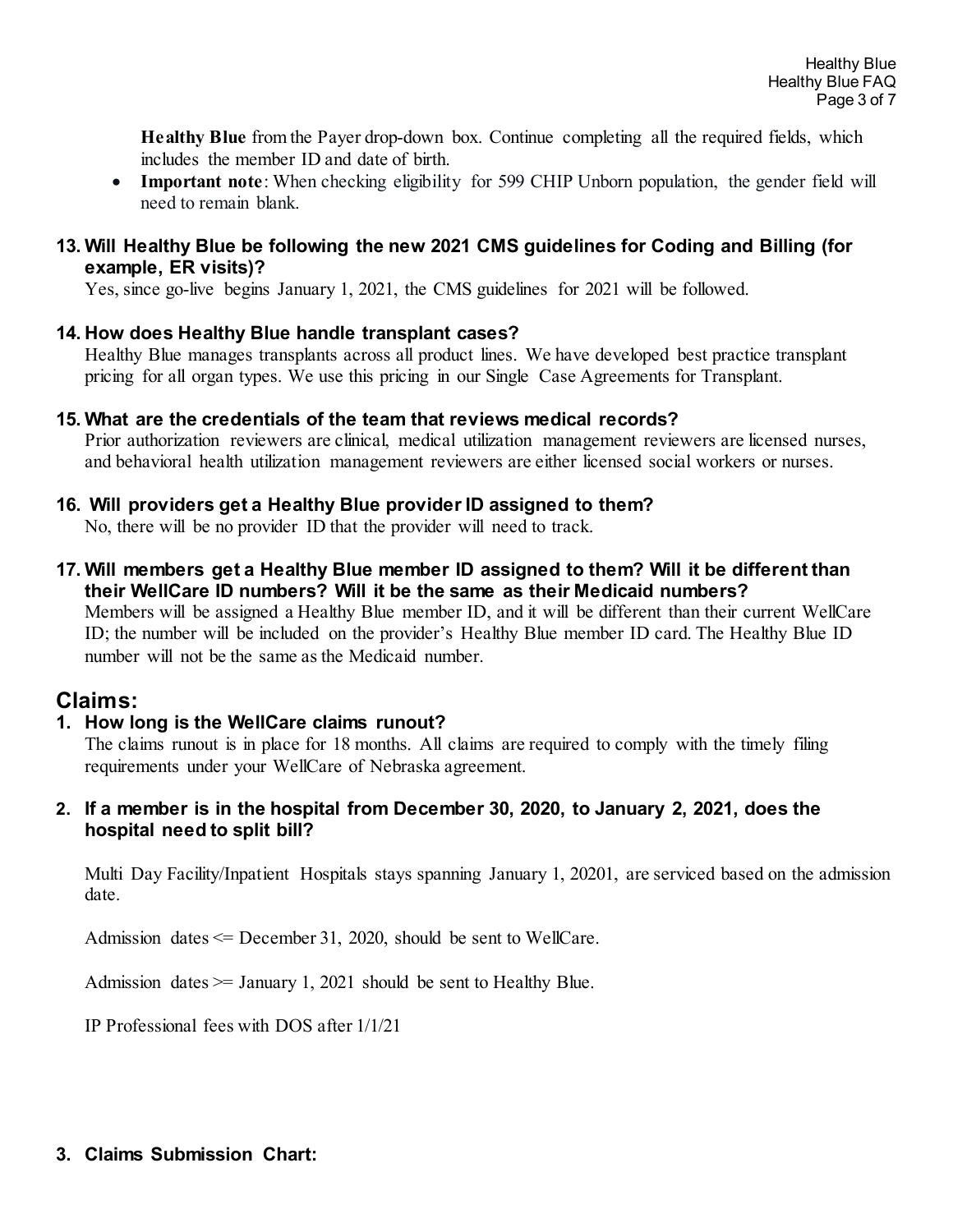| <b>Type of submission</b>                                                                                                                             | <b>Submit to</b>                                                                                                                                                |
|-------------------------------------------------------------------------------------------------------------------------------------------------------|-----------------------------------------------------------------------------------------------------------------------------------------------------------------|
| <b>New Claims</b><br>Date of Service (DOS) $\leq$ 12/31/2020                                                                                          | WellCare                                                                                                                                                        |
| <b>New Claims</b><br>Date of Service (DOS) $> = 1/1/2021$                                                                                             | Healthy Blue                                                                                                                                                    |
| <b>Adjusted Claim</b><br>Original DOS $\leq$ 12/31/2020, adjusted<br>between 1/1/2021 and 6/30/2022                                                   | WellCare                                                                                                                                                        |
| <b>Adjusted Claim</b><br>Original DOS $\ge$ 1/1/2021                                                                                                  | <b>Healthy Blue</b>                                                                                                                                             |
| Multi-Day Facility/Inpatient Hospital Claim<br>A dmission Date / First DOS $\leq$ = 12/31/2020<br>with stay spanning EOY (discharge $\ge$ = 1/1/2021) | WellCare<br>Multi-Day Facility/Inpatient Hospitals stays spanning<br>1/1/2021 are serviced based on the Admission Date<br>Professional Claims paid based on DOS |

#### **4. Will there be any changes to the Medicaid reimbursement policies?**

Claims will be paid in accordance with your current contract terms.

#### **5. Will code or clinical editing be applied to claims?**

Yes, we utilize software products to ensure compliance with standard code edits and rules, policies, national industry standards and plan benefits. These products increase consistency of payment for providers by ensuring correct coding and billing practices. Editing sources include but are not limited to the Centers for Medicare & Medicaid Services (CMS), National Correct Coding Initiative (NCCI), and *Medical Policies* and *Clinical Utilization Management (UM) Guidelines*.

#### **6. What is required when submitting claims?**

Paper and electronic claims must include the submitting provider's National Provider ID (NPI), taxonomy and ZIP code (plus four). Healthy Blue will validate these data elements with the state of Nebraska Medicaid enrollment file. Failure to submit claims in accordance with your Medicaid enrollment may result in rejections.

#### **7. Under which member ID should the claims be submitted with dates of service prior to January 1, 2021?**

All claims with dates of service prior to January 1, 2021, should continue to be submitted to WellCare with your existing member ID via the same way you submit them today.

#### **8. How are claims disputes handled for claims with dates of service prior to January 1, 2021?**

Continue to submit claim disputes for service dates before January 1, 2021 via the current process. Claims disputes with dates of service on or after January 1, 2021 can be submitted verbally or written within 90 calendar days of the date of the *EOP* to Healthy Blue.

Complete the *Claim Payment Appeal Submissions Form* located on our website

**[https://provider.healthybluene.com](https://provider.healthybluene.com/)** and note the following submission methods:

Verbal (reconsideration only): Verbal submissions may be submitted by calling Provider Services at **1-833-388-1406** from 8 a.m. to 9 p.m. CT Monday to Friday.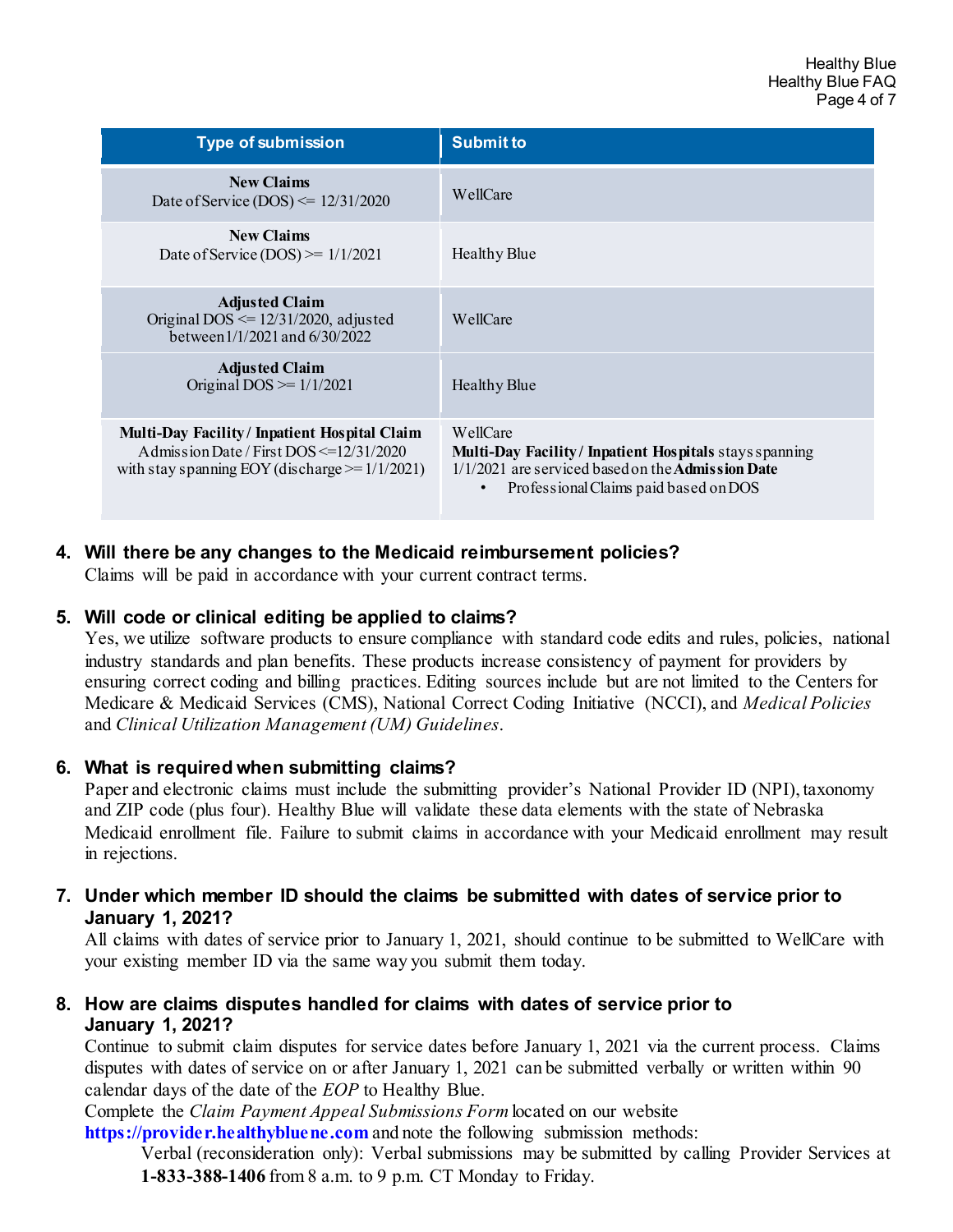- **Online (reconsideration and claim payment appeal)**: via the secure Provider Availity Payment Appeal Tool at **[https://www.availity.com](https://www.availity.com/)**.
- **Written (reconsideration and claim payment appeal):** Written reconsiderations and claim payment appeals should be mailed, along with the appropriate form, to:

**Payment Dispute Unit P.O. Box 61599 Virginia Beach, VA 23466-1599**

• Submission forms are available on the Healthy Blue provider website in the *Forms* section.

#### **9. What are the advantages to submitting claims electronically?**

- Electronic claims aren't subject to postal delays.
- Claims can be transmitted 24 hours a day, 7 days a week.
- Electronic claims are faster and more accurate.
- Electronic claims are acknowledged through notification and error reports delivered to your electronic mailbox.
- ERAs are offered to all electronic submitters. ERAs result in cost savings and allow you to post payments automatically.

#### **10. Does Healthy Blue accept medical records electronically when requested in order to process a claim?**

Yes, medical records are accepted through EDI and Availity.

## **EDI questions:**

## **1. What is electronic data interchange (EDI)?**

EDI allows you to submit claims, retrieve ERAs and retrieve claim file acknowledgements from EDI to the insurance carrier or clearinghouse. It allows you to directly exchange 837 (claims), 270/271 (eligibility), 276/277 (claim status) and 835 (ERA) X12 transactions for claim payments for members covered by Healthy Blue.

Healthy Blue has a strategic relationship with Availity to serve as our electronic data interchange (EDI) partner for all Medicaid electronic transactions.

Health care professionals, billing services and clearinghouses who are new to the EDI space can register electronic transactions with **Healthy Blue** Availity

#### **2. What are the methods to exchange EDI transmissions with the Availity EDI Gateway?**

- **Already exchanging EDI files?** Providers can use existing clearinghouses or billing companies for Healthy Blue transmissions. *(Please work with them to ensure connectivity to the Availity EDI gateway.)*
- Become a direct trading partner with the Availity EDI gateway.
- Use Direct Data Entry for single claim submission through the Availity Portal.

o **Payer name and ID:** The payer name is **Healthy Blue Nebraska**, and the **payer ID is 00544.**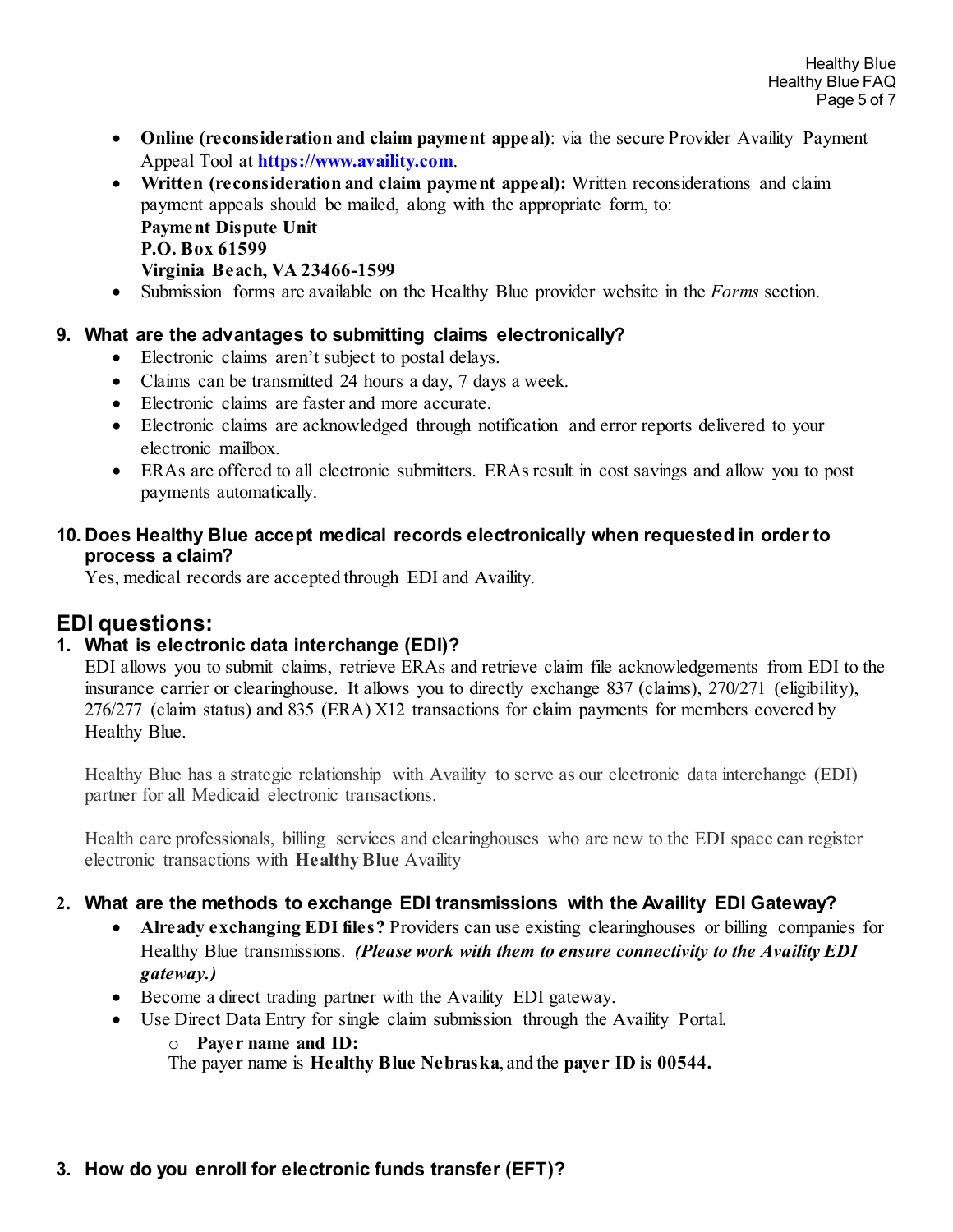As of November 1, 2020, registration and enrollment for Healthy Blue will be available via **<https://www.caqh.org/solutions/enrollhub>**. Healthy Blue suggests starting the registration process at that time to ensure payment for dates of service on or after January 1, 2021 will be sent via EFT.

Even if you are already registered with CAQH EnrollHub, you will need to enroll with Healthy Blue as a payer to receive EFT payments. If you do not register and enroll, you will receive a paper check or virtual card.

- To register or manage account changes for EFT only, **use the EnrollHub™, a CAQH Solutions™ enrollment tool (link to: https://solutions.caqh.org/bpas/Default.aspx?ReturnUrl=/bpas/default.aspx/%22),** a secure electronic EFT registration platform.
- This tool eliminates the need for paper registration, reduces administrative time and costs, and allows providers to register with multiple payers at one time.
- If you are a registered provider with EnrollHub for other payers, you can also add EFT for **Healthy Blue** to your account.
- Registration will be available as of November 1, 2020.

If you have registration-related questions, contact EnrollHub Help Desk at **1-844-815-9763**.

### **4. What happens if I don't register for EFT?**

- Previous payment preferences will not be carried over for services rendered on or after January 1, 2021. You will need to register with CAQH and enroll with the payer name that includes Healthy Blue to continue to receive EFT payments.
- If you do not enroll in CAQH EnrollHub, you will receive a paper check for services rendered on or after January 1, 2021.

# **Prior authorization (PA)**

## **1. Is there a transition of care period?**

The transition of care period is 90 days and continuity of care 60 days.

**2. Will Healthy Blue honor WellCare prior authorizations for dates on and after January 1, 2021?**

Yes, we will honor prior authorizations for DOS after 1/1/21.

#### **3. What if I still need to request a PA and/or continued stay review before January 1, 2020?**

Continued stay review requests prior to January 1, 2021, should continue to be directed to **current process**.

#### **4. Are there new PA requirements?**

To help you determine whether authorization is required, we encourage you to utilize our new Precertification Lookup Tool that allows you to search for specific codes and their requirements. Log in to **www.availity.com** using your Availity credentials. Under the *Payer Spaces* heading, choose the Healthy Blue payer logo and select **Provider Self Services** under *Resources*. You will be redirected to the provider self-service portal, and then select **Precertification Lookup Tool** from the *prior authorization* left-hand navigation.

## **5. How do I request a PA?**